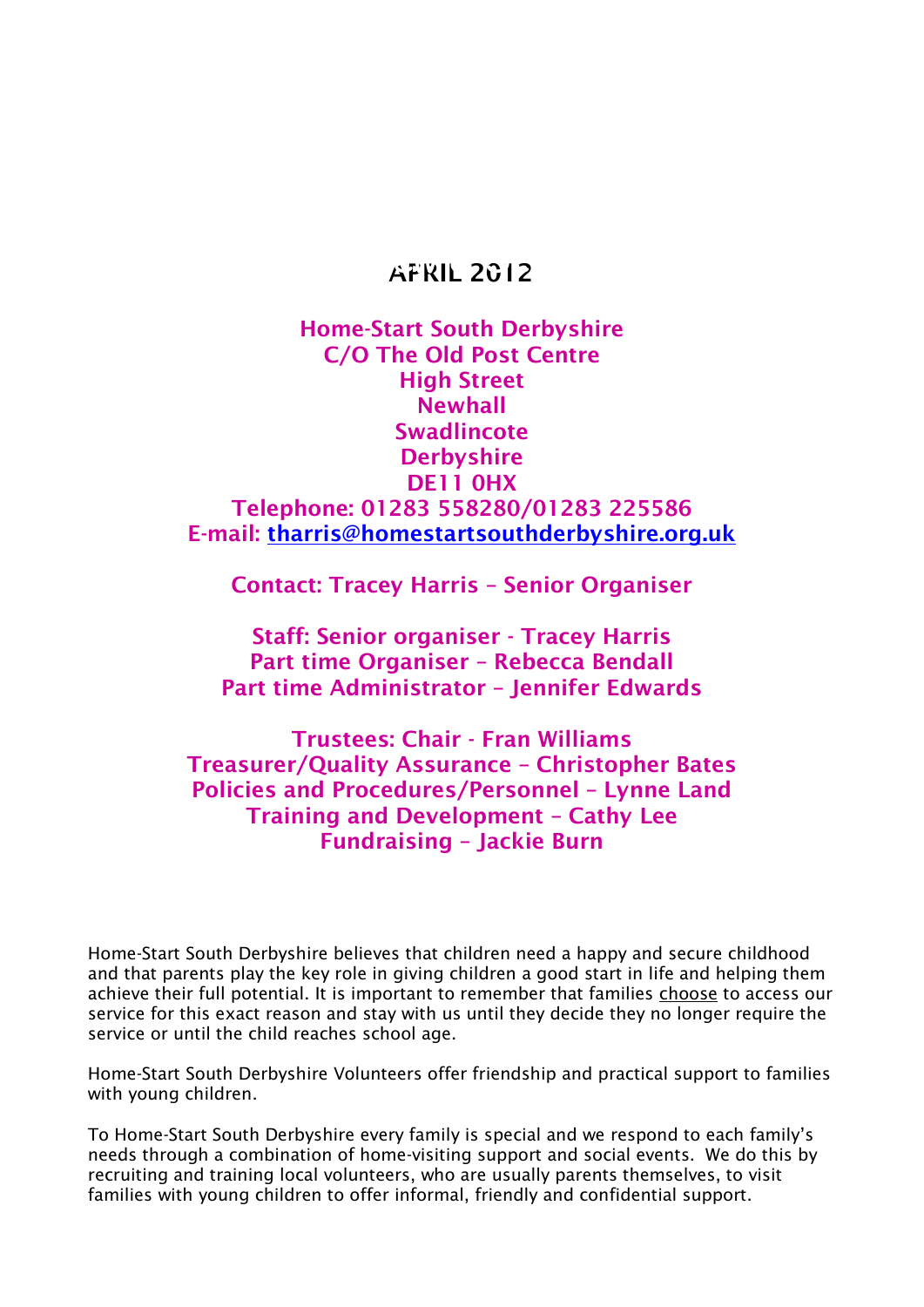Home-Start aims to increase the confidence and independence of the family by:

- Offering support, friendship and practical assistance;
- Visiting families in their own homes, where the dignity and identity of each adult and child can be respected and protected;
- Reassuring parents that difficulties in bringing up children are not unusual and encourage them to enjoy family life;
- Developing a relationship with the family in which time can be shared and understanding can be developed: the approach is flexible to take account of different needs;
- Encouraging parents' strengths and emotional well-being for the ultimate benefit of their children;
- Encouraging families to widen their network of relationships and to use effectively the support and service available within the community.

Home-Start South Derbyshire offers support to families within their home and is available to any families who are experiencing stress or difficulties, who have at least one child under the age of five and live within the South Derbyshire area. All Home-Start schemes use the Hardiker Level of Need to assess the family needs. (Please see attached). As you will see we work with families who range from having difficulties accessing local services due to isolation or low confidence to families where children are placed on a child protection plan. Appropriately prepared and trained volunteers and staff work together with families to build confidence and self-esteem and help create a happy and safe environment for the children to grow and develop in.

We receive referrals from local agencies, professionals and families themselves for all sorts of reasons. We have supported families who have just moved to the area and don't know anyone. Our volunteer will visit the family and take them to local children centres and playgroups as well as providing emotional support – being a friend. This increases the parents confidence and eventually the family are able to integrate in to the community.

We receive referrals for families where the children have a disability or complex needs. A volunteer will again offer emotional support, signpost the family to local support groups as well as transporting/accompanying the family to medical appointments. Sometimes the volunteer will look after the children in the reception area whilst the parent is able to go in to the appointment and be able to listen to what the doctor is saying instead of having their mind distracted by trying to look after the children. This makes the experience a lot less stressful for the family.

We have supported families that have fled domestic abuse situations. The volunteer has been an emotional support which is important for the parent – being able to trust someone and talk in confidence about their experience. The volunteers also help the family to adjust to the new area and introduce them to local services and schools. Volunteers have encouraged the parent to attend support groups such as Next Step and have accompanied the parent to these when needed. This helps the parent grow in confidence, raise their self esteem and help move forward.

Finally we have had a number of referrals where families are on child protection plans. Our volunteers will provide a listening ear and help the family to achieve the actions identified on the plan. This could include encouraging the family to maintain a clean and safe home. The volunteer is able to play with the children whilst the parent attends to household chores. It may be the volunteer models play with the children to encourage bonding or teaches life skills such as cooking and budgeting and the day to day running of a home.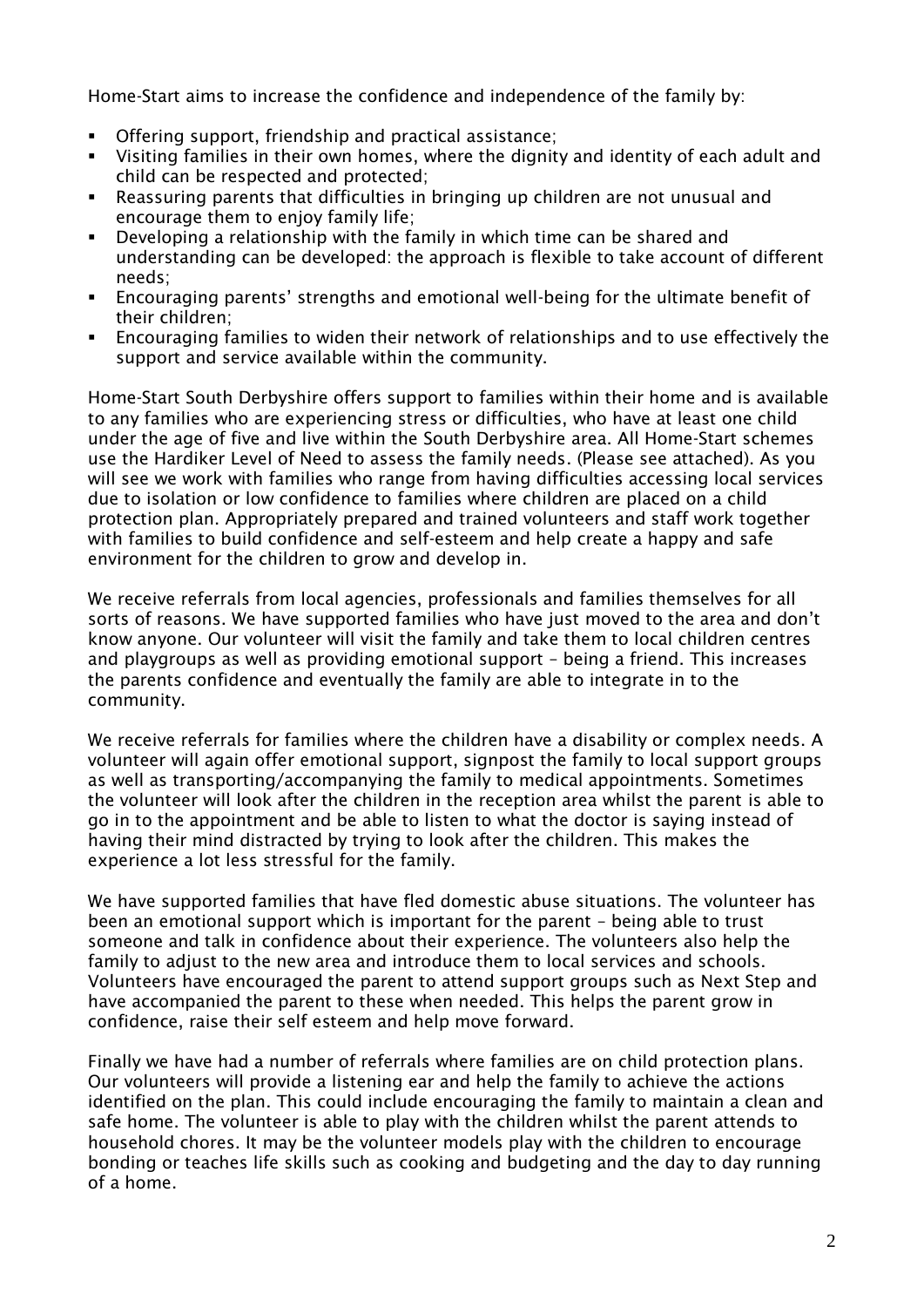All volunteer support helps the parent to move forward. A volunteer visiting each week, re-assuring a parent they are doing a good job can increase the parent's confidence significantly. A volunteer visit can make the parent feel that someone cares and visits because the volunteer wants to be there not because they are paid. Children reap the benefits by seeing a more confident and happier parent, home becomes a less stressful environment which has an impact on the children(s) wellbeing and the children look forward to the volunteer visits. Many families have commented that over time the volunteer feels like a member of the family or close friend. One family refers to their volunteer as "Nana Ruth".

Support outside the home is offered in response to expressed need. Examples of support outside the home offered by Home-Start South Derbyshire include:

- Social activities held in the local area every school half term including six activities during the summer holidays and a Christmas party.
	- **Sustainable Growth & Opportunity, Sustainable (Community) Development,**   $\bullet$ **Safe and Secure, Safer Communities and Vibrant Communities:** Home-Start work alongside of families to help them access local services, attend training/further education and access employment opportunities. Local services signposted to families range from children centres, financial support services, mental health services to the local adult education centre and leisure facilities. Our social activities are based within the National Forest area which enables us to showcase the services on offer to families such as Rosliston Forestry Centre, Conkers, Sharpes Pottery and the Old Post Centre to name a few.

A lot of our families suffer from low self esteem and we find that encouraging them to attend parenting courses such as Peers Early Education Partnership and Living With Children as well as confidence building courses at the Adult Education Centre helps address this need.

We actively signpost families to support services when they are experiencing financial/housing difficulties. An example of this would be contacting the Housing Office at SDDC for advice on behalf of one of our families when facing homelessness. This was due to the mum having very low confidence and was very nervous about talking to people in a formal situation.

We have also assisted a family in reporting a landlord who did not provide adequate housing, to the environmental health department. The family did not know who to contact, we were able to provide a contact name and telephone number for the family to action.

All of this is achieved by offering a comprehensive training programme to all our volunteers. In some instances this has also enabled them to access further education or employment. All volunteers receive supervision and we help them establish a Personal Development Plan which we monitor and support closely.

We also offer peer support. This is where volunteers can talk to other volunteers within Home-Start about their experiences and ask for advice if needed in a confidential setting.

Volunteers have said that without Home-Start providing them with the confidence they needed, they would not have accessed further training and opportunities. Home-Start relies on parent volunteers to deliver its service. Without volunteers there would be no scheme. Due to the increase in demand for our service we are constantly seeking new volunteers.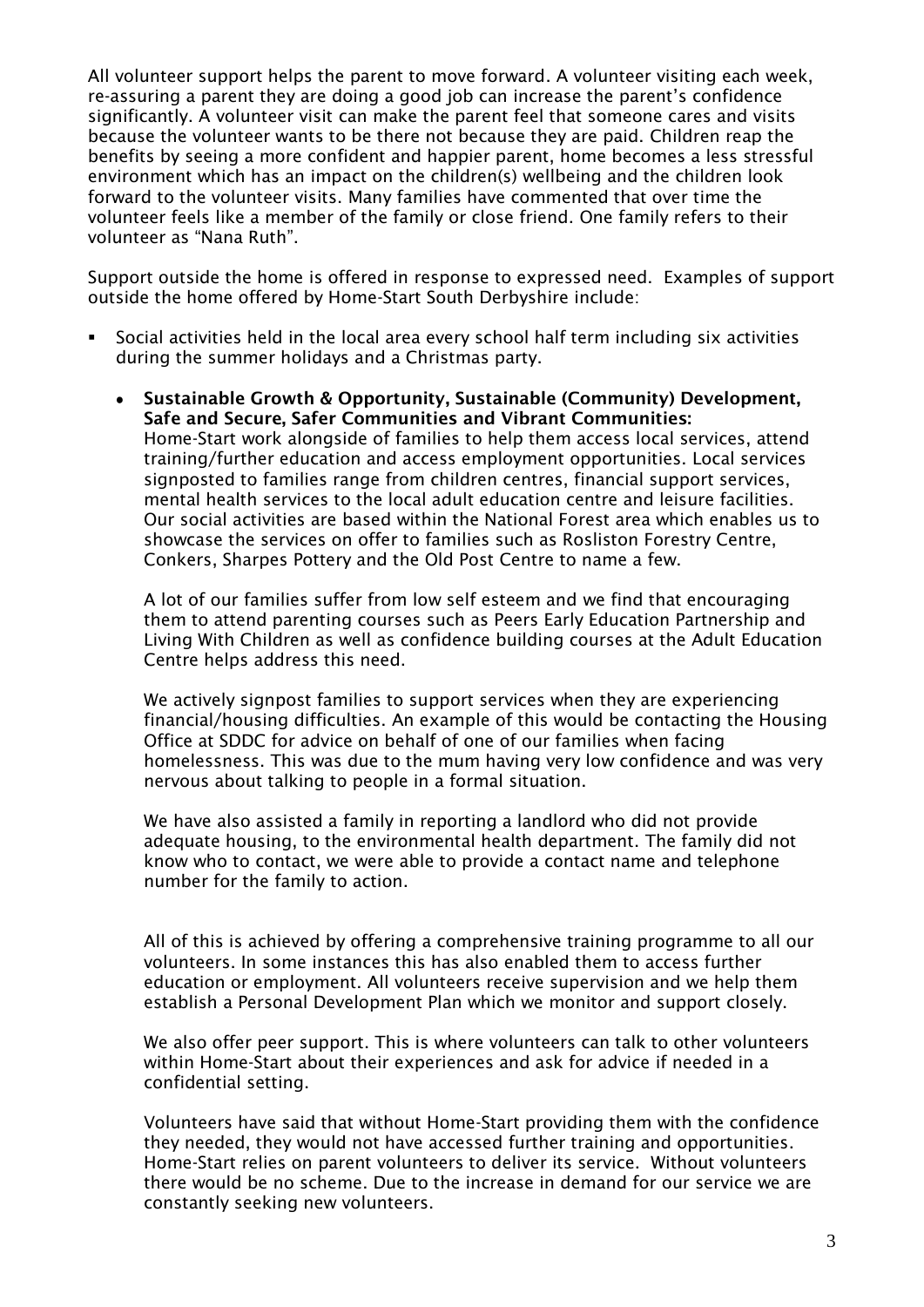## **Lifestyle Choices and Healthier Communities**  $\bullet$

Home-Start promotes a healthier lifestyle and the social activities we have organised have been health and wellbeing based. We developed a buggy walk last year and also delivered a Garden Gang group. Families learned how to grow their own vegetables and were shown how to cook healthy recipes with the food they had grown. This programme ran for 6 weeks and was very successful and achieved good local press coverage. We have promoted Healthy Harvest to our families which is the fruit and veg bags from CVS, we have even hosted this.

The majority of our social activities are based around active recreation.

Volunteers are able to teach life skills such as cooking healthy meals and encouraging healthy eating. Volunteers have supported families with budgeting and shopping for healthy meals. Our volunteers are local and know which shops offer the best price for ingredients and are able to support families with keeping the shopping bill low and make simple changes to their bills such as buying own labels instead of branded.

### **Children and Young People**  $\bullet$

Families are encouraged to attend parenting programmes such as PEEPS which is a course parents and children can do together. Funding from the District Council enables us to organise social activities throughout the year for families to attend. Examples of activities we have provided include pond dipping at Rosliston Forestry Centre, mini beast hunt at Conkers, clay modelling at Sharpes Museum and the now in-famous Christmas party at Rosliston Forestry Centre. We try to show the families what is available to them in South Derbyshire and the National Forest and experience things they would not normally do together as a family. Stress can make it difficult for a parent to engage with their family in the wider community. By organising activities families are able to meet other families in a similar situation and children are able to interact with other children. Without funding from SDDC we would not be able to provide this added value part of the service. Children experience new things and most importantly are able to do something together with their family and have fun.

### $\bullet$ **Value for Money**

Home-Start has a strong board of volunteer trustees who govern the scheme. We have implemented SAGE accounting system to improve and strengthen financial control. We have financial policies in place including a reserve account. Budgets are closely monitored and have been reduced greatly during the past two years, while maintaining services. This has been an important element in our plans to ensure sustainability. Our service is value for money as the scheme pays only 3 members of staff (2 part-time) covering the whole of South Derbyshire. Volunteers are paid travel expenses only – their time is given for free because they care and want to support families in their time of need within their local community.

Throughout the year we work on a number of projects/programmes for families and volunteers. Twice per year we deliver our Volunteer Preparation Course. This is an 8 week mandatory course that all volunteers attend before supporting families. This is held during January and again in September. During May and June we implement our PR plan and are actively out and about visiting local nurseries, pre-schools and other family services promoting the service.

An exciting project we are currently working on is in partnership with CVS to deliver a Personal Wellbeing Course to a group of Home-Start families. This is an accredited course over 6 sessions which will enhance parents confidence and build their self-esteem which is a need that we have seen increase during the past year. The course will cover